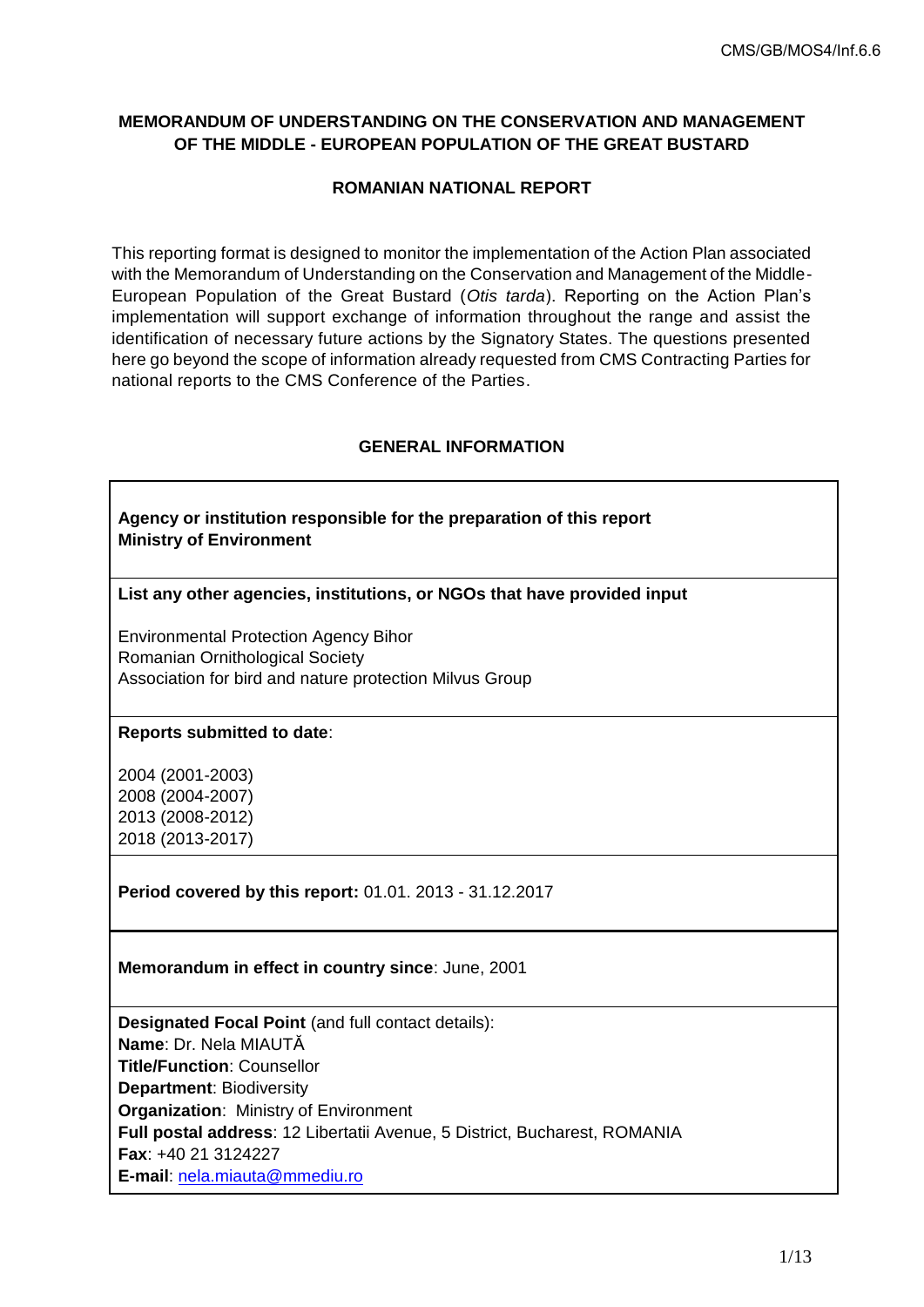# **PART I. GENERAL**

This questionnaire follows the structure and numbering of the Action Plan annexed to the Memorandum of Understanding to make it easier to read the relevant action points before the form is filled in. In some cases, however, sub-actions were not listed separately for the sake of simplicity and to avoid duplications. They should however be taken into consideration when answering the questions.

## **0. National work programme**

Is there a national work programme or action plan already in place in your country for the Great Bustard pursuant to Paragraph 4(g) of the Memorandum of Understanding?

Yes **X No**

## **1. Habitat protection**

## **1.1 Designation of protected areas.**

To what extent are the display, breeding, stop-over and wintering sites covered by protected areas?

| Designation of protected areas under | <b>Classification of Special Protection Areas</b> |
|--------------------------------------|---------------------------------------------------|
| national law                         | according to the requirements of Art.4.1 of       |
|                                      | the EC Birds Directive                            |
| $\Box$ Fully (>75%)                  | <b>X Fully</b> $(>75%)$                           |
| $\Box$ High (50-75%)                 | $\Box$ High (50-75%)                              |
| $\Box$ Medium (10-49%)               | $\Box$ Medium (10-49%)                            |
| <b>X Low <math>(&lt;10\%)</math></b> | $\Box$ Low (<10%)                                 |
| $\Box$ None                          | $\Box$ None                                       |
| $\Box$ Not applicable <sup>1</sup>   | $\Box$ Not applicable <sup>1</sup>                |
|                                      |                                                   |

<span id="page-1-0"></span>What measures were taken to ensure the adequate protection of the species and its habitat at these sites?

In Romania a legislative framework for the regulation of any plans, programs or projects that could harm national natural capital was created and developed.

There are legislative procedures on environmental assessment for plans and programs (SEA) and Environmental Impact Assessment (EIA).

The management Plan of the most important Special Protected Area ROSPA0097 Pescaria Cefa – Rădvani Forest for Great Bustard was elaborated, including specific conservation measures for the protection of this species.

Management Plans of the Special Protected Areas are included conservation measures for species of community interest.

Where are the remaining gaps?

1

Telemetry study to improving the understanding of seasonal movements into the migration routes.

<sup>&</sup>lt;sup>1</sup> The species occurs only irregularly, no regular stop-over or wintering sites identified.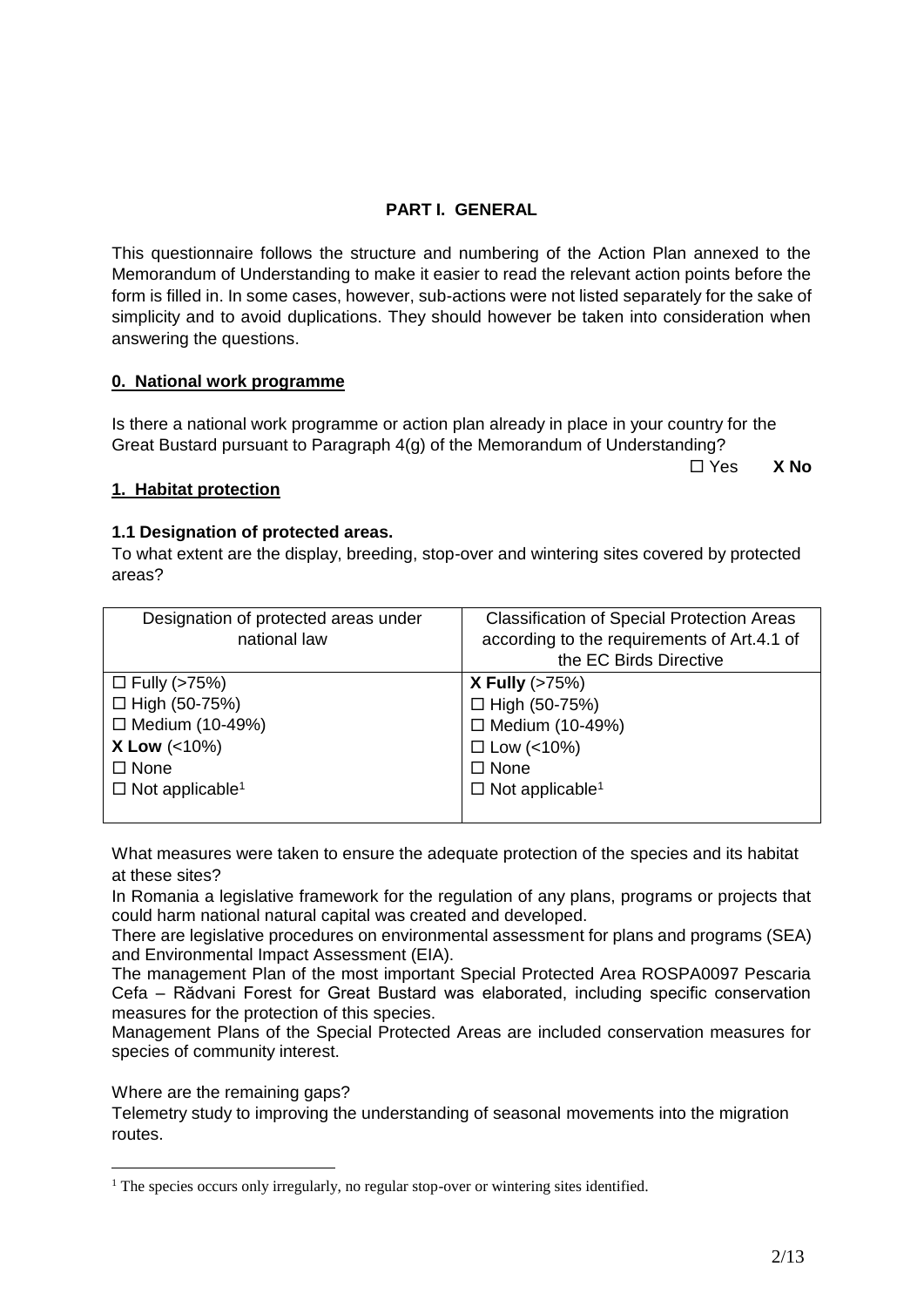Are currently unoccupied, but potential breeding habitats identified in your country? **X** Yes  $\Box$  No  $\Box$  Not applicable<sup>2</sup>

If yes, please explain how these areas are protected or managed to enable the reestablishment of Great Bustard.

A project proposal was submitted to the Romania - Hungary Programme (Investment Priority 6/c – conserving, protecting, promoting and developing natural and cultural heritage) by the Municipality of Salonta (Bihor County) and the Milvus Group.

One of the objectives of this project is the transformation of 6 km medium voltage power lines into underground cables in the Salonta area, in order to remove the barrier effect of it for the Great Bustard population.

The implementation of the conservation measures which are included in the management plans of the Special Protected Areas is a priority in Romania.

## **1.2 Measures taken to ensure the maintenance of Great Bustard habitats outside of protected areas.**

Please describe what measures have been taken to maintain land-use practices beneficial for Great Bustard outside of protected areas (e.g., set-aside and extensification schemes, cultivation of alfalfa and oilseed rape for winter, maintenance of rotational grazing, etc.).

Maintenance of rotational grazing, cultivation of oilseed rape and alfalfa, avoiding the construction of wind turbines in the Great Bustard and raptors habitats, buffer zones for species protection.

To what extent do these measures, combined with site protection, cover the national population?

- $\Box$  Fully (>75%)
- $\Box$  Most (50-75%)
- $\square$  Some (10-49%)
- $\Box$  Little (<10%)
- $\Box$  Not at all

1

# **X Not applicable[1](#page-1-0)**

Are recently (over the last 20 years) abandoned Great Bustard breeding habitats mapped in your country?

□ Yes **X No** □ Not applicable<sup>[1](#page-1-0)</sup>

What habitat management measures have been taken to encourage the return of Great Bustard?

Restrict grazing and promotion of the best agricultural practices in key areas for species.

If there were any measures taken, please provide information on their impact.

# **1.3 Measures taken to avoid fragmentation of Great Bustard habitats.**

Are new projects potentially causing fragmentation of the species' habitat (such as construction of highways and railways, irrigation, planting of shelterbelts, afforestation, power lines, etc.) subject to environmental impact assessment in your country?

|  | X Yes | $\square$ No | $\Box$ Not applicable <sup>1</sup> |
|--|-------|--------------|------------------------------------|
|--|-------|--------------|------------------------------------|

<sup>&</sup>lt;sup>2</sup> Countries *outside* of the historic (beginning of 20<sup>th</sup> Century) breeding range of the species.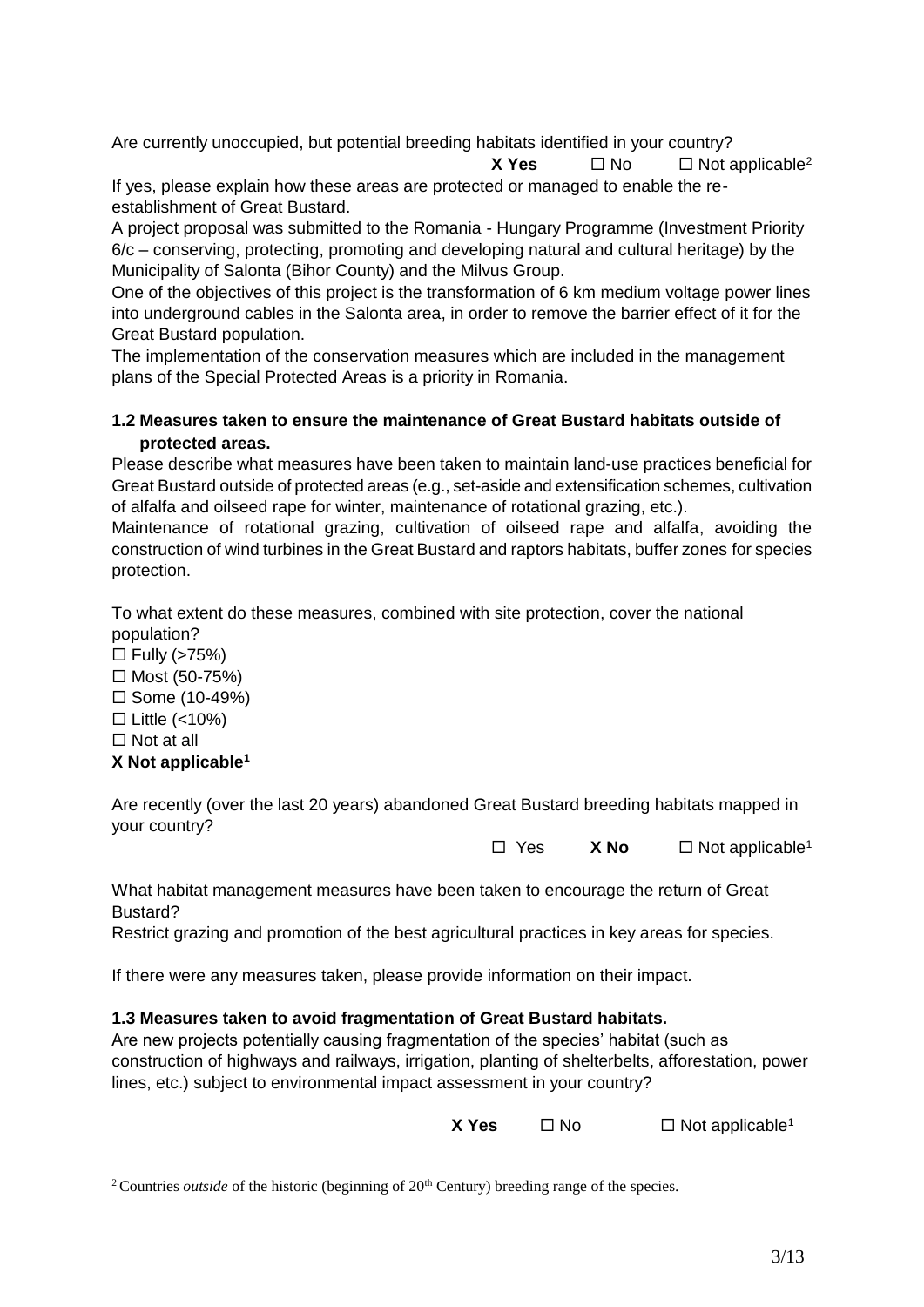Is there any aspect of the existing legislation on impact assessment that limits its effective application to pr[e](#page-1-0)vent fragmentation of Great Bustard habitats?  $\Box$  Yes **X No** $\Box$  Not applicable<sup>1</sup> If yes, please provide details.

Have there been any such projects implemented in any Great Bustard habitat in your country sinc[e](#page-1-0) signing this Memorandum of Understanding? **X Yes □ No**□ Not applicable<sup>1</sup>

Forest Directorate Bihor implemented an afforestation project in Baia Veche – Izvoare and Salonta areas for ecological restoration.

Please, give details and describe the outcome of impact monitoring if available. Occasional records of Great Bustard were observed in the field.

## **2. Prevention of hunting, disturbance and other threats**

## **2.1 Hunting.**

Is Great Bustard afforded strict legal protection in your country?

**x Yes**  $□$  No

Please, give details of any hunting restrictions imposed for the benefit of Great Bustard including those on timing of hunting and game management activities.

- $\checkmark$  Law No. 13/1998 for ratification of the Convention on the Conservation of Migratory Species of Wild Animals (Bonn Convention);
- $\checkmark$  Emergency Governmental Ordinance No. 57/2007 on the regime of natural protected areas, conservation of natural habitats, wild flora and fauna, modified and approved by Law No. 49/2011 with subsequent amendments;
- $\checkmark$  Law No. 13/1993 for ratification of the Convention on the Conservation of European Wild and Natural Habitats (Bern Convention);
- $\checkmark$  Law No. 407/2006 hunting and protection of hunting fund with subsequent amendments.

Please, indicate to what extent these measures ensure the protection of the national Great Bustard population? The national population is covered by restrictions on hunting to prevent hunting-related disturbance:

 $\Box$  Fully (>75%)  $\Box$  Most (50-75%)  $\square$  Some (10-49%)  $\Box$  Little (<10%)  $\Box$  Not at all **X Not applicable[1](#page-1-0)**

## **2.2 Prevention of disturbance.**

What measures have been taken to prevent disturbance of Great Bustard in your country, including both breeding birds and single individuals or small flocks on migration? Control in the Special Protected Areas by the commissioners of the National Environmental Guard, administrators and custodians of the Special Protected Areas.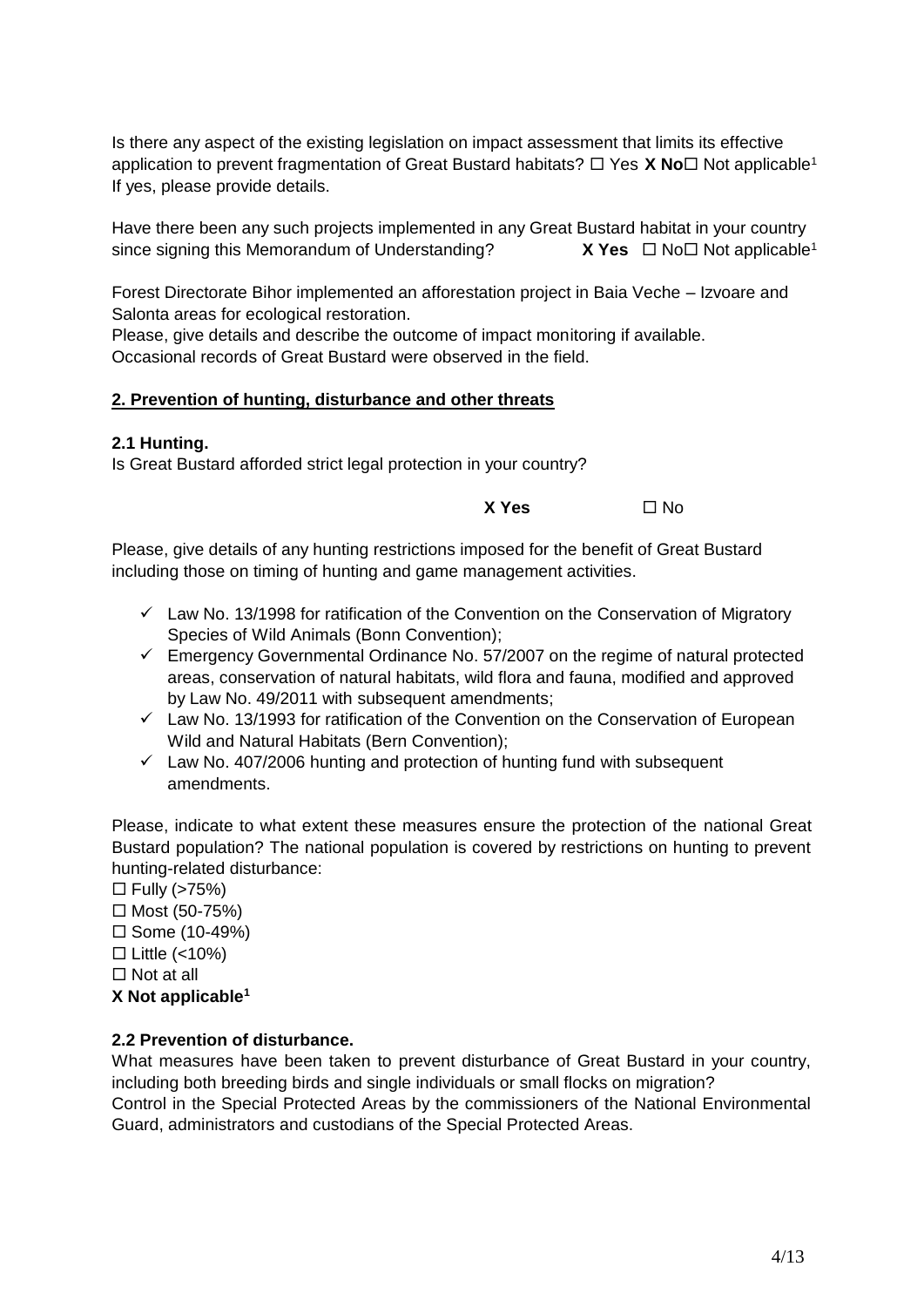Please, indicate to what extent these measures have ensured the protection of the national population.

In Romania, a few individuals were observed in the last time.

Promotion of ecotourism and bird-watching in the Special Protected Area.

The national population is covered by restrictions on other activities causing disturbance:

 $\Box$  Fully (>75%)  $\Box$  Most (50-75%)  $\square$  Some (10-49%)  $\Box$  Little (<10%)  $\Box$  Not at all

# **X Not applicable[1](#page-1-0)**

# **2.3.1 Prevention of predation.**

What is the significance of predation to Great Bustard in your country? Generally speaking, the predators decrease the number of prey. The significance of predation of a few individuals of Great Bustard observed in Romania, was not evaluated.

What are the main predator species?

The main predator species of Great Bustard is the Red Fox (*Vulpes vulpes*) and the raptors in the potential breeding areas.

What measures have been taken to control predators in areas where Great Bustard occurs regularly?

It is not applicable due to insufficient data about the Great Bustard in Romania.

How effective were these measures?

 $\square$  Effective (predation reduced by more than 50%)

 $\Box$  Partially effective (predation reduced by 10–49%)

 $\square$  Less effective (predation reduced by less than 10%)

**X Not applicable[1](#page-1-0)**

## **2.3.2 Adoption of measures for power lines.**

What is the significance of collision with power lines in your country?

Electrocution is one of the most important risk factors for Great Bustard, storks and birds of prey.

Collision with power lines could decrease the Great Bustard population size (it's not the case in Romania).

A database is needed to prioritizing the Special Protected Areas where measures need to be taken to decrease the drop in the bird populations due to the electrocution or collision with power lines.

For reducing the mortality of wild birds, several short sections of power lines were isolated in different regions.

Certain parts of the medium voltage network, dangerous for species, have been isolated. This work is important for the targeted species in the areas of intervention.

What proactive and corrective measures have been taken to reduce the mortality caused by existing power lines in your country?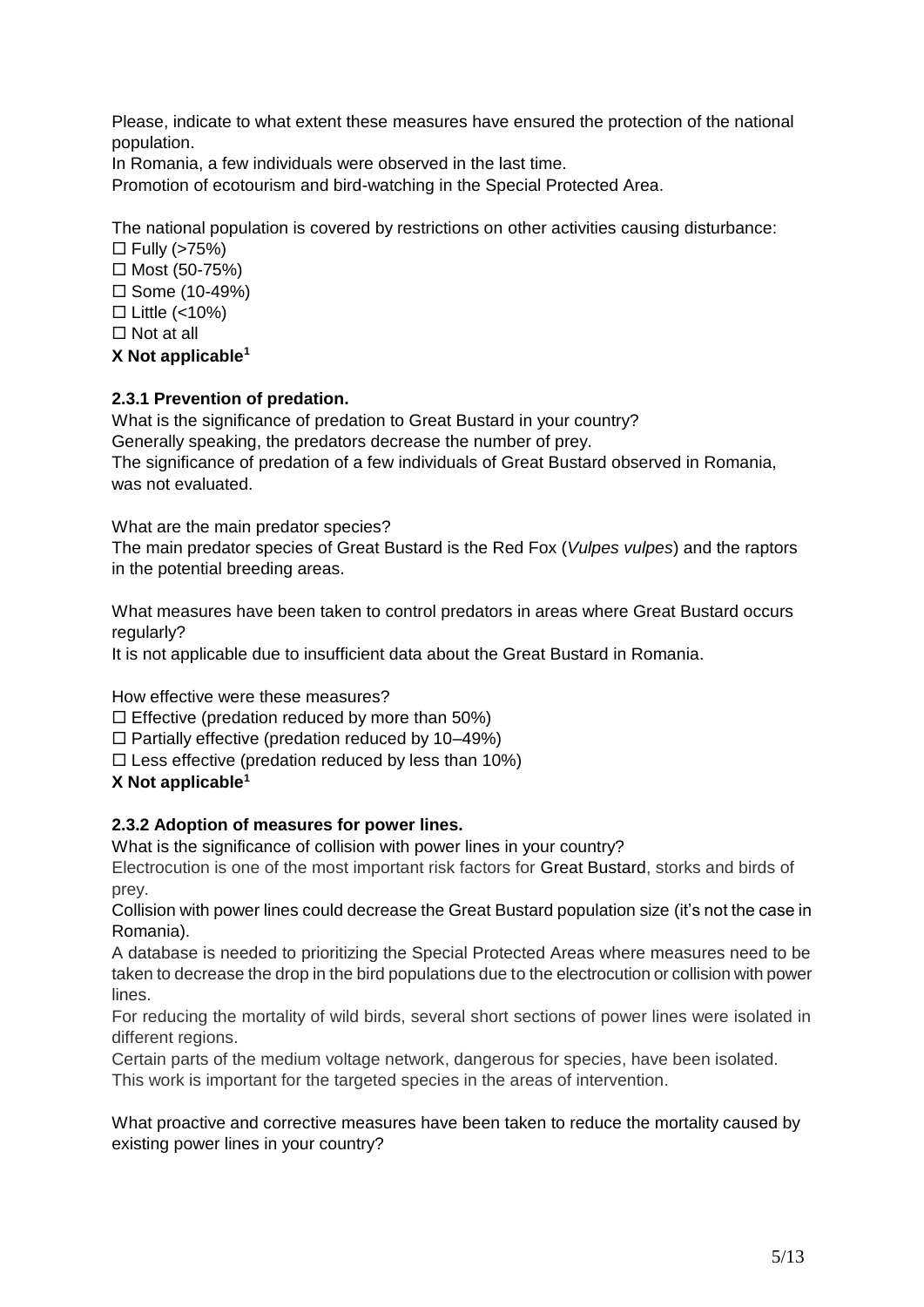- $\checkmark$  Convince the Electricity Companies to do the mitigation work for identifying "the hot spots" in matter of collision and electrocution with the medium and high voltage power lines.
- $\checkmark$  Isolating medium voltage pylons by the Electricity Companies in a few Special Protected Areas.

What is the size of the populations affected by these corrective measures? **Not applicable.**

How effective were these measures?

 $\Box$  Effective (collision with power lines reduced by more than 50%)

 $\Box$  Partially effective (collision with power lines reduced by 10–49%)

 $\Box$  Ineffective (collision with power lines reduced by less than 10%)

## **X Not applicable[1](#page-1-0)**

## **2.3.3 Compensatory measures.**

What is the size (in hectares) of Great Bustard habitat lost or degraded for any reasons since the Memorandum of Understanding entered into effect (1 June 2001)? **Unknown.**

What is the size of the populations affected? **Not applicable.**

| Were these habitat losses compensated? |  | $\Box$ Yes $\Box$ Partially $\Box$ No X Not applicable <sup>1</sup> |
|----------------------------------------|--|---------------------------------------------------------------------|
| If yes, please explain how.            |  |                                                                     |

W[e](#page-1-0)re these measures effective?  $\Box$  Yes  $\Box$  Partially  $\Box$  No **X** Not applicable<sup>1</sup>

Please, give details on the effectiveness or explain why they were not effective if that is the case.

## **3. Possession and trade**

Is collection of Great Bustard eggs or chicks, the possession of and trade in the birds and their eggs prohibited in your country?

**Yes** □ No

How are these restrictions enforced? What are the remaining shortcomings, if any?

- $\checkmark$  Emergency Ordinance No. 195/2005 on the protection of the environment, as amended and supplemented;
- $\checkmark$  Emergency Governmental Ordinance No. 57/2007 on the regime of natural protected areas, conservation of natural habitats, wild flora and fauna, modified and approved by Law No. 49/2011 with subsequent amendments;
- $\checkmark$  Law No. 69/1994 regarding ratification of the Convention on International Trade in Endangered Species of Wild Fauna and Flora (CITES).

Please indicate if any exemption is granted or not all of these activities are prohibited. **Not the case.**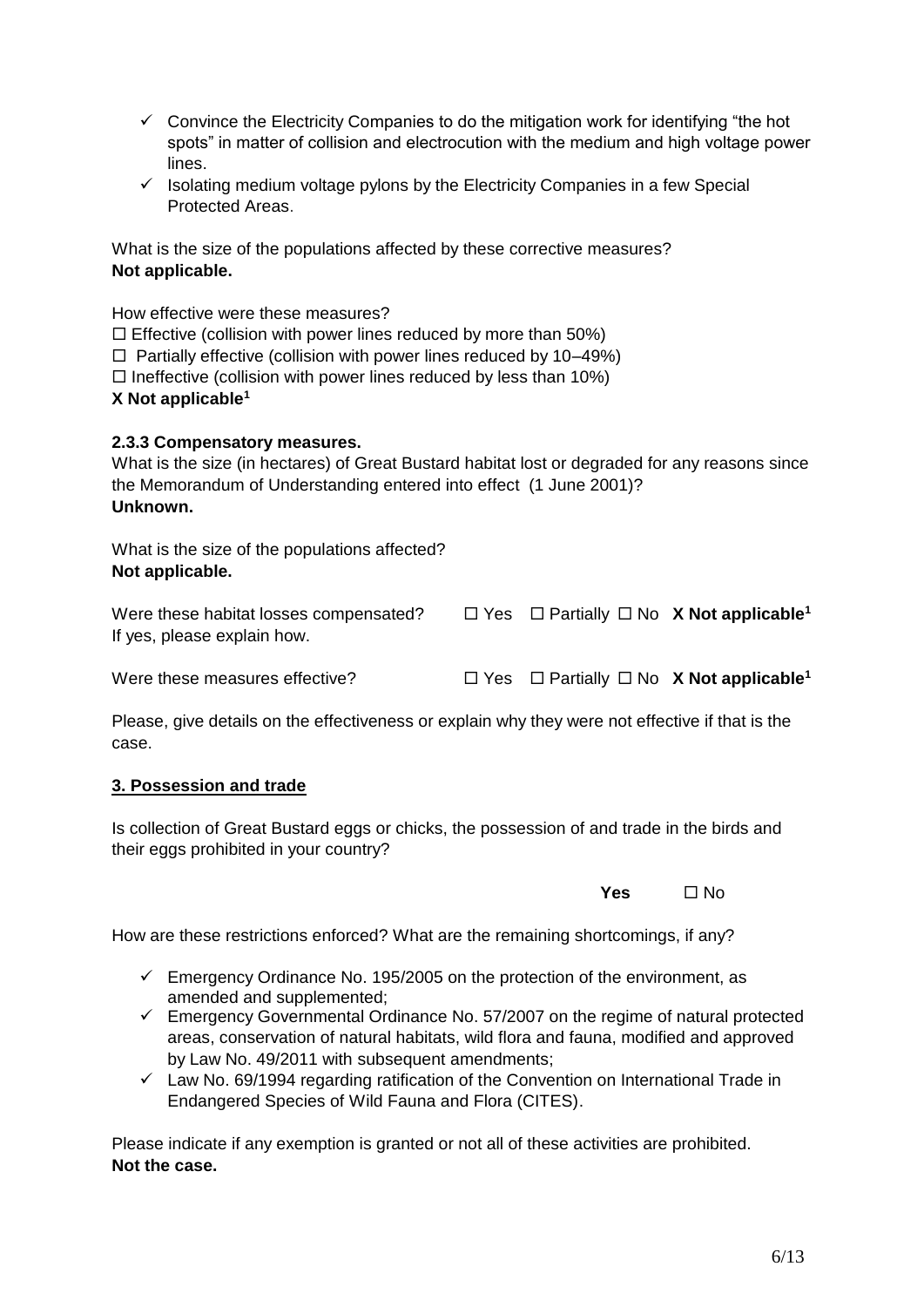## **4. Recovery measures**

## **4.1 Captive breeding\* in emergency situations.**

Is captive breeding playing any role in Great Bustard conservation in your country? Yes **X No**

Please, describe the measures, staff and facilities involved and how these operations comply with the IUCN criteria on reintroductions. **Not applicable.**

## **4.2 Reintroduction.**

Have there been any measures taken to reintroduce the species in your country? Yes **X No**

If yes, please describe the progress. If there was any feasibility study carried out, please summarize its conclusions.

## **4.3 Monitoring of the success of release programmes.**

Are captive reared birds released in your country?

Yes **X No**

If yes, please summarize the experience with release programmes in your country. What is the survival rate of released birds? What is the breeding performance of released birds?

What is the overall assessment of release programmes based on the survival of released birds one year after release?

 $\Box$  Effective (the survival is about the same as of the wild ones)

 $\Box$  Partially effective (the survival rate is lower than 75% of the wild birds)

 $\Box$  Ineffective (the survival is less than 25% of wild birds)

**X Not applicable**<sup>3</sup>

## **5. Cross-border conservation measure**

Has your country undertaken any cross-border conservation measures with neighbouring countries?

**X** Yes  $\Box$  No  $\Box$  Not applicable<sup>4</sup> Please, give details of your country's collaboration with neighbouring countries on national surveys, research, monitoring and conservation activities for Great Bustard. Especially, list any measures taken to harmonise legal instruments protecting Great Bustard and its habitats, as well as funding you have provided to Great Bustard for particular conservation actions in other Range States.

In the field of monitoring and conservation, the Milvus Group is collaborating with the Koros-Maros National Park Directorate from Hungary.

<u>.</u>

<sup>\*</sup> In effect, "captive breeding" should be read as "captive rearing" according to current practices.

<sup>&</sup>lt;sup>3</sup> No release is taking place in the country.

<sup>4</sup> For countries which do not have any transboundary population.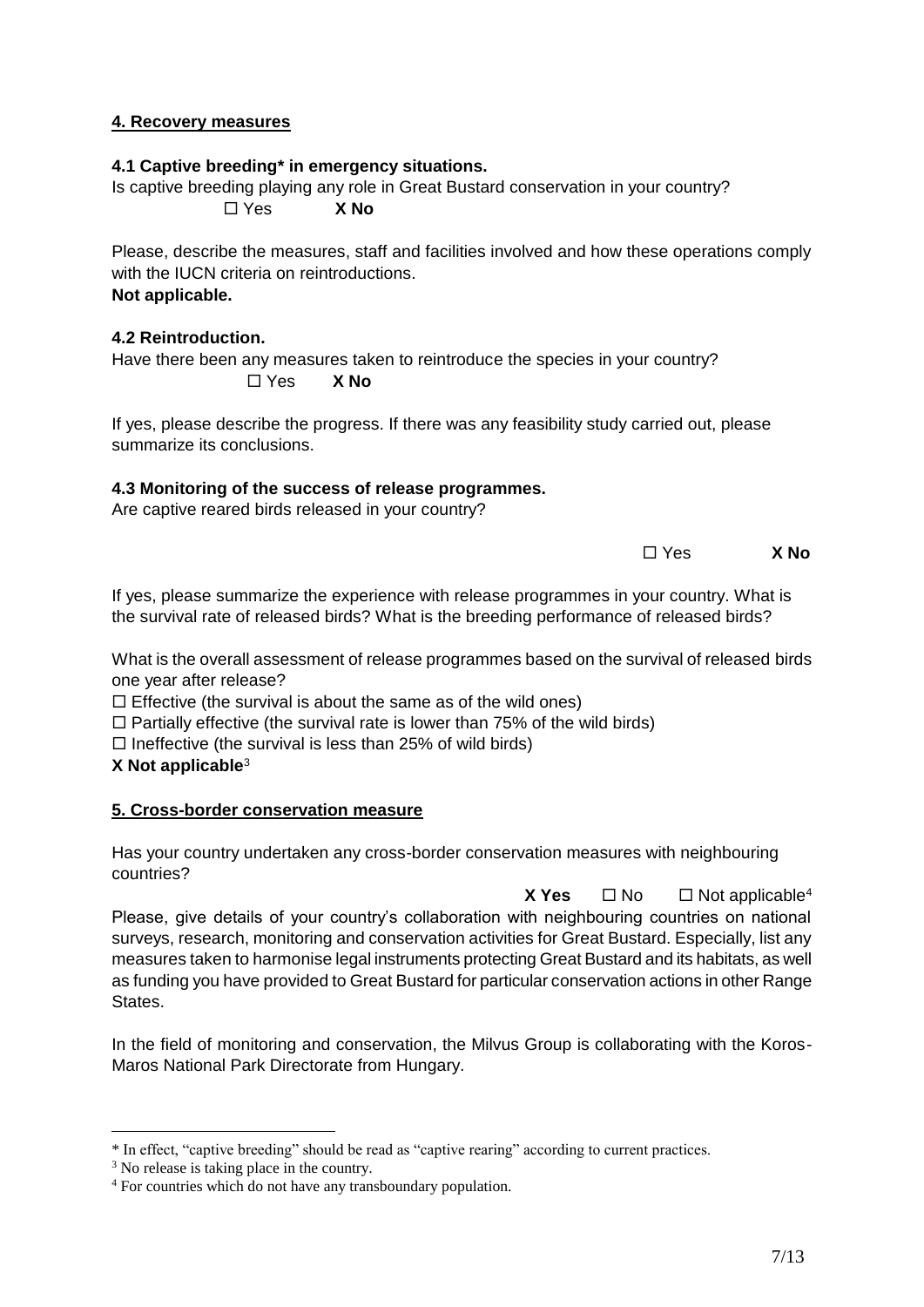## **6. Monitoring and research**

## **6.1.1 Monitoring of population size and population trends.**

Are the breeding, migratory or wintering Great Bustard populations monitored in your country?

 $X$  **Yes**  $\Pi$  No

| What proportion of the national population is monitored? |
|----------------------------------------------------------|
| $\Box$ All (>75%)                                        |
| $\Box$ Most (50-75%)                                     |
| □ Some $(10-49%)$                                        |
| $\Box$ Little (<10%)                                     |
| $\square$ None                                           |
|                                                          |

**X Not applicable[1](#page-1-0)**

What is the size and trend in the national population?<sup>5</sup>

| Non-breeding population (on passage,<br>wintering) |
|----------------------------------------------------|
| No. of adult males: _____                          |
| No. of females:<br>No. immature males:             |
|                                                    |
| Trend: $\Box$ Declined by $\_\%$ over the last 10  |
| years                                              |
| $\Box$ Stable                                      |
| $\Box$ Increased by __% over the last 10<br>years  |
|                                                    |

**Not applicable** because there is not a national population of Great Bustards in Romania.

For countries where the species occurs only occasionally, please give the details of known observations within the reporting period:

No of adult males: 11 No of adult females: 22 Trend: **Unknown**

1

In the eastern part of Romania, a female was observed on 26 February 2016, in Braila county.

In this area there is not a breeding/resident population.

[http://pasaridinromania.sor.ro/ornitodata?s%5B%5D=51&go=1&f=5&d1=&d2=&nmin=&n](http://pasaridinromania.sor.ro/ornitodata?s%5B%5D=51&go=1&f=5&d1=&d2=&nmin=&nmax=&jud=0&c-public=1&c-platit=1&rar%5B%5D=comuna&rar%5B%5D=relativ-comuna&rar%5B%5D=rara&rar%5B%5D=foarte-rara&int=0&raza=100&data-desen=%5B%5D&data-desen-tip=&data-desen-reset=0&data-extra-reset=0) [max=&jud=0&c-public=1&c-platit=1&rar%5B%5D=comuna&rar%5B%5D=relativ](http://pasaridinromania.sor.ro/ornitodata?s%5B%5D=51&go=1&f=5&d1=&d2=&nmin=&nmax=&jud=0&c-public=1&c-platit=1&rar%5B%5D=comuna&rar%5B%5D=relativ-comuna&rar%5B%5D=rara&rar%5B%5D=foarte-rara&int=0&raza=100&data-desen=%5B%5D&data-desen-tip=&data-desen-reset=0&data-extra-reset=0)[comuna&rar%5B%5D=rara&rar%5B%5D=foarte-rara&int=0&raza=100&data](http://pasaridinromania.sor.ro/ornitodata?s%5B%5D=51&go=1&f=5&d1=&d2=&nmin=&nmax=&jud=0&c-public=1&c-platit=1&rar%5B%5D=comuna&rar%5B%5D=relativ-comuna&rar%5B%5D=rara&rar%5B%5D=foarte-rara&int=0&raza=100&data-desen=%5B%5D&data-desen-tip=&data-desen-reset=0&data-extra-reset=0)[desen=%5B%5D&data-desen-tip=&data-desen-reset=0&data-extra-reset=0](http://pasaridinromania.sor.ro/ornitodata?s%5B%5D=51&go=1&f=5&d1=&d2=&nmin=&nmax=&jud=0&c-public=1&c-platit=1&rar%5B%5D=comuna&rar%5B%5D=relativ-comuna&rar%5B%5D=rara&rar%5B%5D=foarte-rara&int=0&raza=100&data-desen=%5B%5D&data-desen-tip=&data-desen-reset=0&data-extra-reset=0)

<sup>&</sup>lt;sup>5</sup> Only for countries where the species occurs regularly.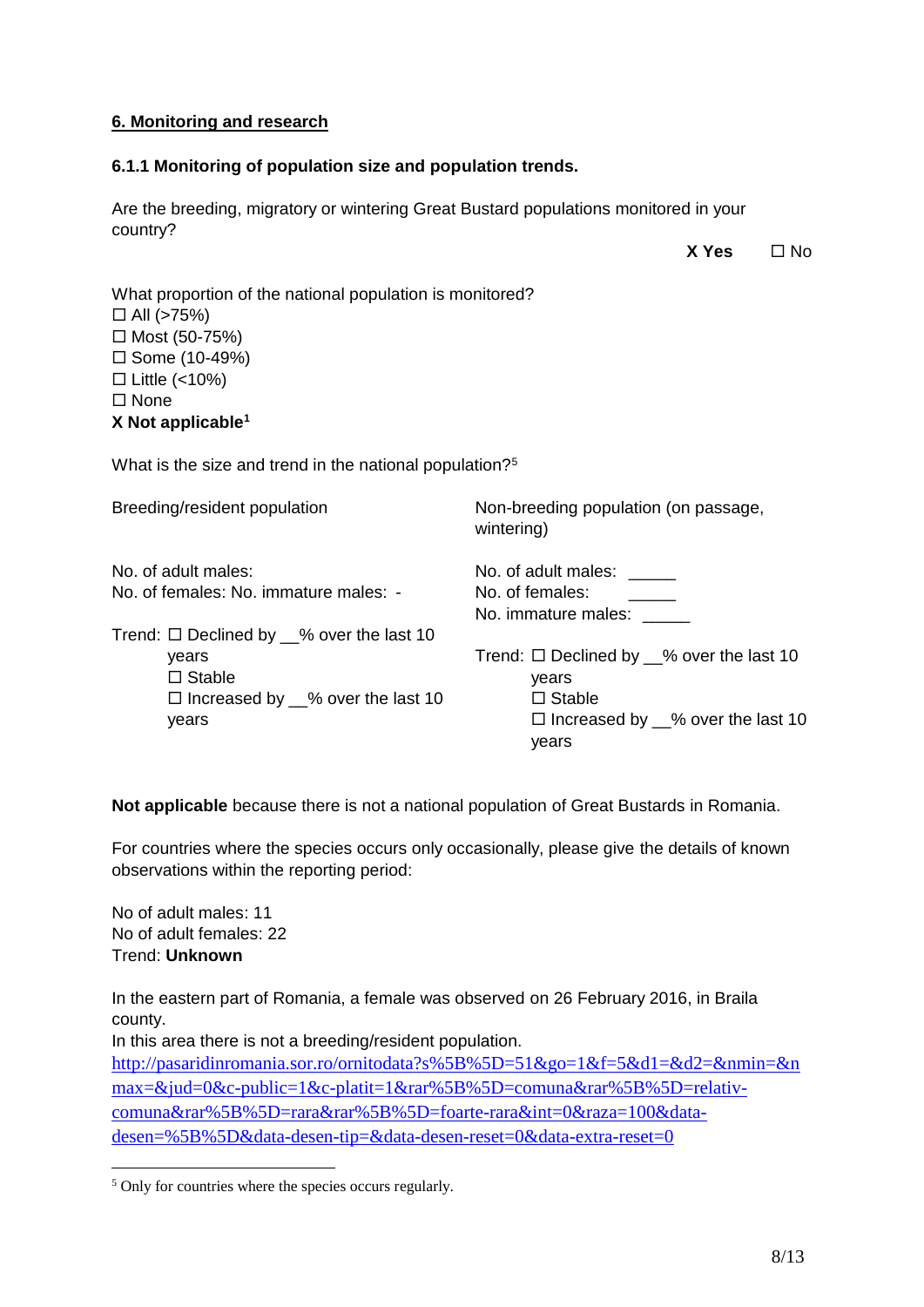# **6.1.2 Monitoring of the effects of habitat management.**

Is the effect of habitat conservation measures monitored in your country?

Yes Partially No **X Not applicable**[1](#page-1-0)

Please, provide a list of on-going and completed studies with references if results are already published.

# **Not applicable**

What can be learned from these studies? **Not applicable**

What are the remaining gaps and what measures will your country do to address these gaps?

**Not applicable**

## **6.2.1 Comparative ecological studies.**

Have there been any comparative studies carried out on the population dynamics, habitat requirements, effects of habitat changes and causes of decline in your country in collaboration with other Range States?

# □ Yes □ No **X** Not applicable<sup>[1](#page-1-0)</sup>

Please, provide a list of on-going and completed studies with references if results are already published

What can be learned from these studies? **Not applicable**

What are the remaining gaps where the Memorandum of Understanding could assist? **Not applicable**

## **6.2.2 Studies on mortality factors.**

Are the causes of Great Bustard mortality understood in your country?

Yes Partially No **X Not applicable[1](#page-1-0)**

Please, provide a list of on-going and completed studies with references if results are already published.

## **Not applicable**

What can be learned from these studies? **Not applicable**

What are the remaining gaps and what measures will your country do to address these gaps? **Not applicable**

# **6.2.3 Investigation of factors limiting breeding success.**

Are the factors limiting breeding success in core populations understood in your country?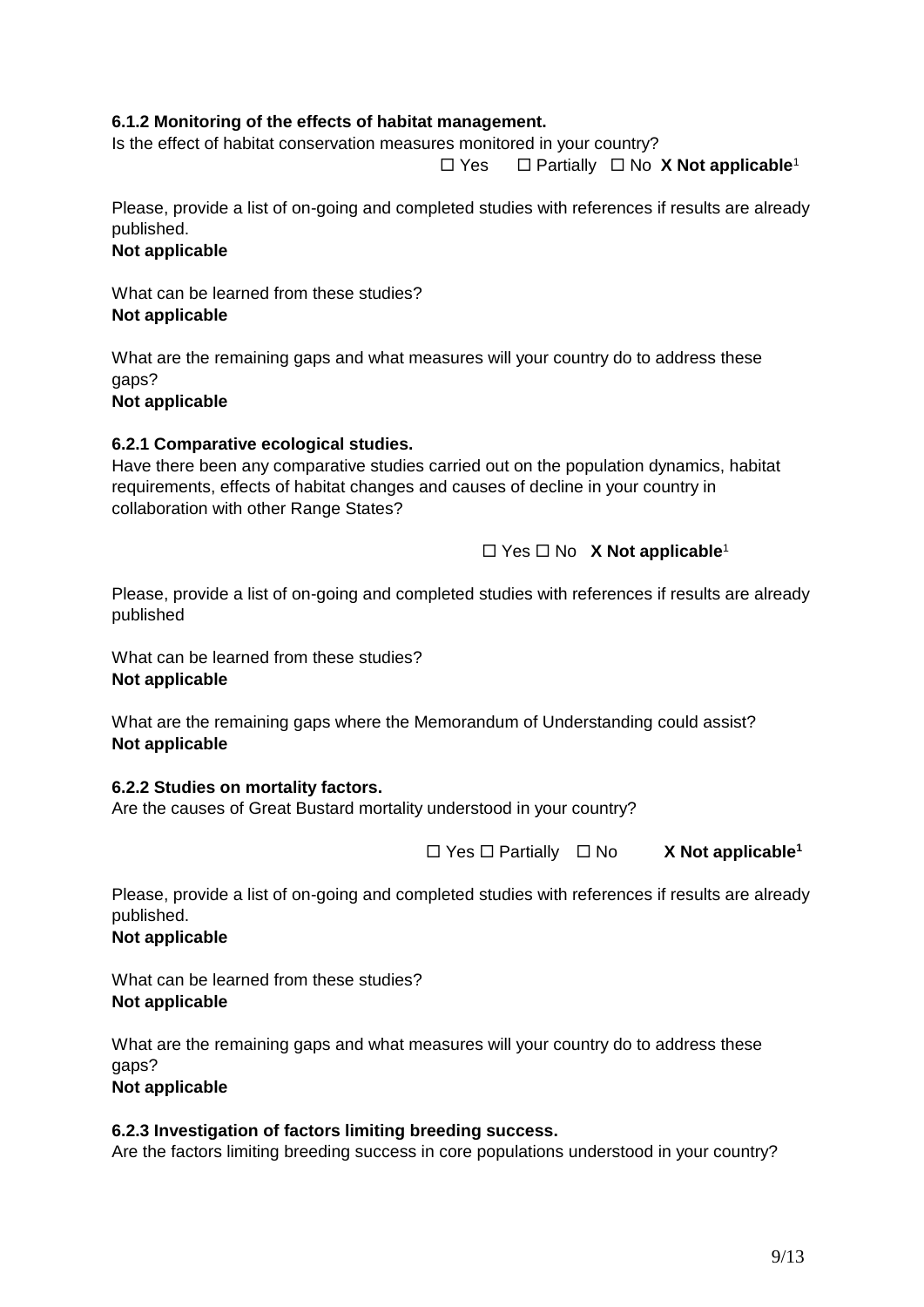Please, provide a list of on-going and completed studies with references if results are already published

What can be learned from these studies? **Not applicable**

What are the remaining gaps and what measures are you going to take to address these gaps?

## **6.2.4 Studies on migration.**

Were there any studies on migration routes and wintering places carried out in your country?  $\Box$  Yes  $\Box$  Partially  $\Box$  No **X** Not applicable<sup>[1](#page-1-0)</sup>

Where are the key sites and what is the size of the population they support? A few individuals of the Great Bustards were observed by the Milvus Group in 2017, in the Special Protected Areas ROSPA0097 Pescăria Cefa – Rădvani Forest, Salonta

Do you have any knowledge about the origin of these birds supported by ringing or other marking methods?

Great Bustard has been migrated from Hungary in Romania.

What are the remaining gaps and what measures will your country do to address these gaps? **Not applicable**

## **7. Training of staff working in conservation bodies**

Is there any mechanism in place in your country to share information on biological characteristics and living requirements of Great Bustard, legal matters, census techniques and management practices to personnel working regularly with the species?

|  | $\Box$ Yes | $\square$ No | $X$ Not applicable <sup>1</sup> |
|--|------------|--------------|---------------------------------|
|--|------------|--------------|---------------------------------|

If yes, please describe it.

| Have personnel dealing with Great Bustard participated in any exchange programme in other |            |      |                               |
|-------------------------------------------------------------------------------------------|------------|------|-------------------------------|
| Range States?                                                                             | $\Box$ Yes | ⊟ No | X Not applicable <sup>1</sup> |

If yes, please give details on number of staff involved, country visited and how the lessons were applied in your country.

Milvus Group - Bird and Nature Protection Association has been collaborated with Hungarian experts for Great Bustard monitoring.

## **8. Increasing awareness of the need to protect Great Bustards and their habitat**

What measures have been taken to increase the awareness about the protection needs of

1

<sup>6</sup> Only for breeding countries.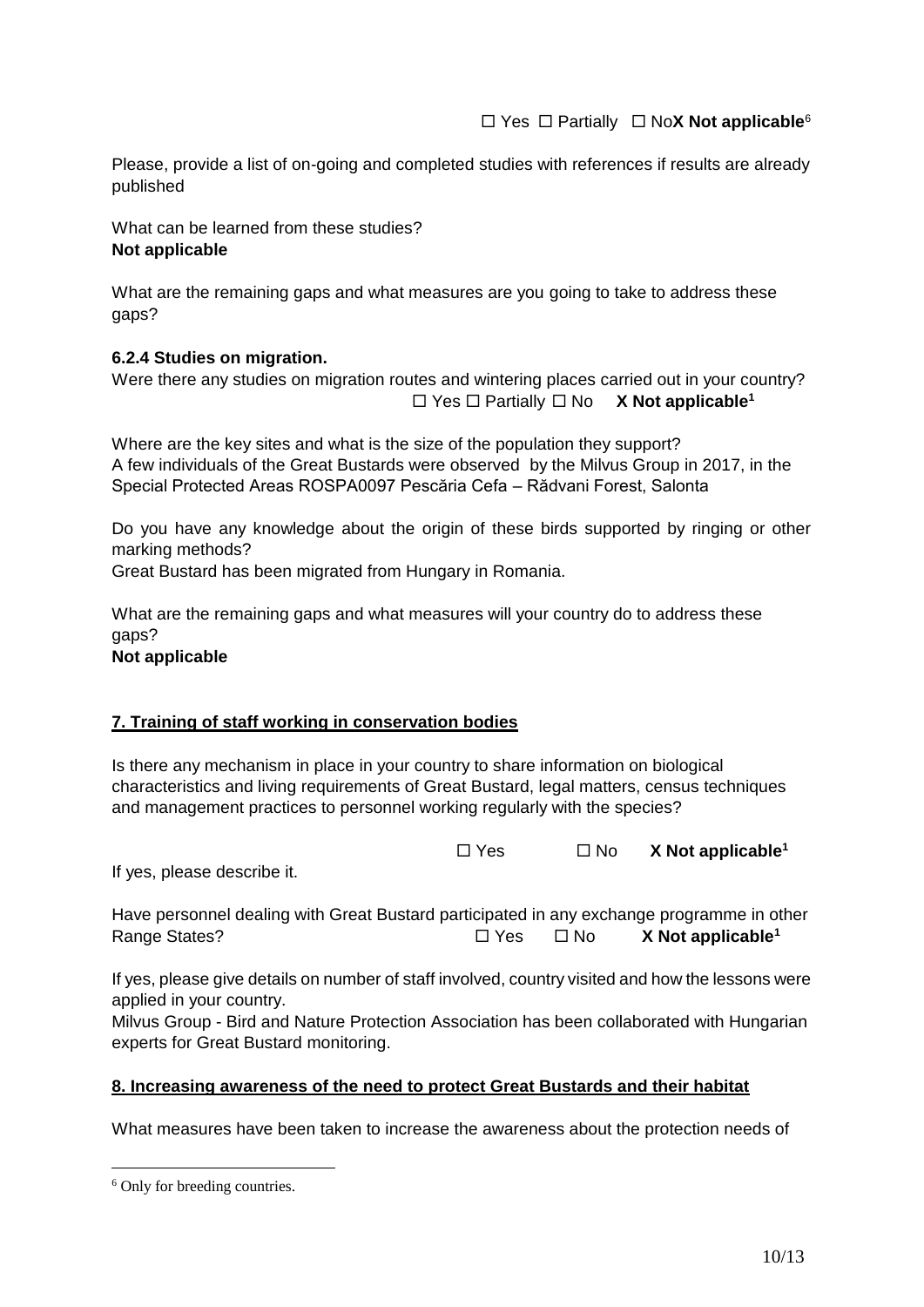the species and its habitat in your country since signing the Memorandum of Understanding?

- $\checkmark$  Awareness campaigns, leaflets disseminated;
- $\checkmark$  Meetings with the land users, local government authorities, administrators/custodians of the natural protected areas, the Electricity Companies and NGOs.

Do farmers, shepherds, political decision makers and local and regional authorities support Great Bustard conservation?

□ Yes **X** Partially □ No

What are the remaining gaps or problems and how are you going to address them?

- $\checkmark$  Introducing the agri-environmental schemes to promote farming techniques compatible with the birds species' requirements;
- $\checkmark$  Providing farmers' compensations for the birds' protection.

#### **9. Economic measures**

Have there been any initiatives taken to develop economic activities that are in line with the conservation requirements of Great Bustard in your country?

□ Y[e](#page-1-0)s □ Partially □ No X**Not applicable<sup>1</sup>** 

What percentage of the population is covered in total by these measures?

 $\Box$  All (>75%)

 $\Box$  Most (50-75%)

 $\square$  Some (10-49%)

 $\Box$  Little (<10%)

□ None

**X Not applicable**

How effective were these measures?

 $\square$  Effective (more than 50% of the targeted area is managed according to the species' needs)

 $\Box$  Partially effective (10–49% of the targeted area is managed according to the species' needs)

 $\Box$  Ineffective (less than 10% according to the species' needs)

**X Not applicable[1](#page-1-0)**

## **10. Threats**

Please, fill in the table below on main threats to the species in your country. Use the threat scores categories below to quantify their significance at national level. Please, provide an explanation on what basis you have assigned the threat score and preferably provide reference.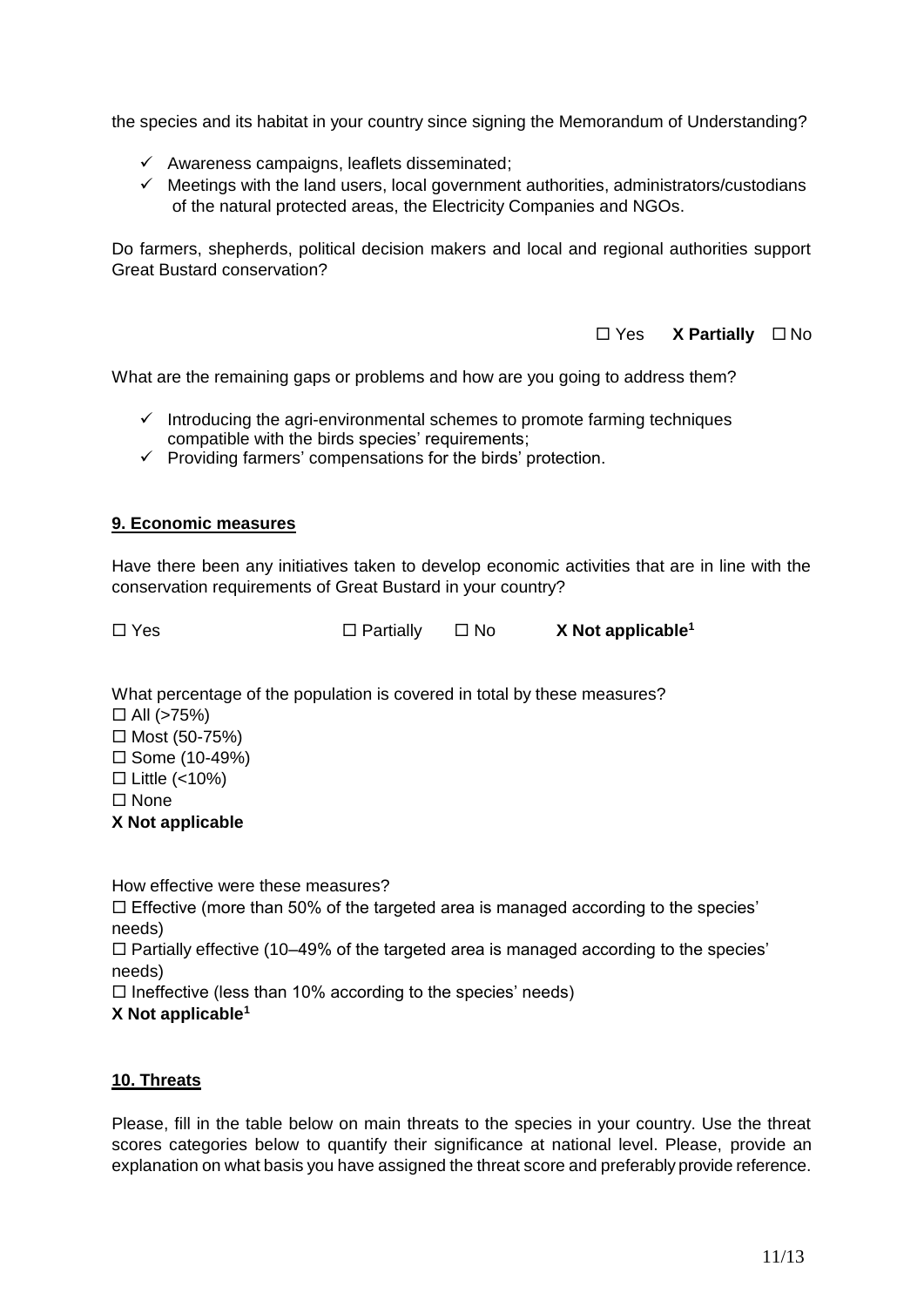Add additional lines, if necessary.

| <b>Threat scores:</b> |                                                                                             |  |  |
|-----------------------|---------------------------------------------------------------------------------------------|--|--|
| Critical:             | a factor causing or likely to cause very rapid declines (>30% over 10 years).               |  |  |
| High:                 | a factor causing or likely to cause rapid declines (20-30% over 10 years).                  |  |  |
|                       | Medium: a factor causing or likely to cause relatively slow, but significant, declines (10- |  |  |
|                       | 20% over 10 years.                                                                          |  |  |
| <u>Low:</u>           | a factor causing or likely to cause fluctuations.                                           |  |  |

Local: a factor causing local declines but likely to cause **negligible declines at population level.**

Unknown: a factor that is likely to affect the species but it is unknown to what extent.

| <b>Threat name</b>        | <b>Threat score</b> |                                                                                                                  |
|---------------------------|---------------------|------------------------------------------------------------------------------------------------------------------|
|                           |                     | <b>Explanation and reference</b>                                                                                 |
| <b>Habitat loss</b>       | Medium              | The loss of natural grasslands is one of the main<br>threats for wildlife. Afforestation can lead to the habitat |
|                           |                     | loss.                                                                                                            |
| Losses of eggs and        | Unknown             | This is one of the key factors in all agricultural habitats                                                      |
| chicks                    |                     | due to direct damage by harvesting machinery,                                                                    |
|                           |                     | irrigation works, use of pesticides and fertilizers.                                                             |
| Predation                 | Unknown             | Eggs and chicks could be predated by red foxes with<br>impact on the Great Bustard.                              |
|                           |                     | In Romania there is not any evidence of eggs/chicks                                                              |
|                           |                     | predation.                                                                                                       |
| Collision with powerlines | Unknown             | Great Bustards are reluctant to fly in poor weather.                                                             |
|                           |                     | Their poor manoeuvrability in flight renders them                                                                |
|                           |                     | unable to evade poorly marked powerlines.                                                                        |
|                           |                     | Collision with overhead cables is a significant cause of                                                         |
|                           |                     | death.                                                                                                           |
|                           |                     | There is no evidence of any collision of Great Bustards                                                          |
|                           |                     | with powerlines.                                                                                                 |
| Human disturbance         | Low                 | The problem is relevant in areas of high human<br>population. Disturbance causes stress, desertion of            |
|                           |                     | clutches, escape flights during unfavourable weather,                                                            |
|                           |                     | Human disturbance can be associated with the risk of                                                             |
|                           |                     | injuries (e.g. collision with power lines).                                                                      |
|                           |                     | In case of young birds, human disturbance can reduce                                                             |
|                           |                     | the time spent feeding.                                                                                          |
|                           |                     | Disturbance at the display sites disrupts social                                                                 |
| Pesticides                |                     | behaviour and usually alters or aborts copulation.                                                               |
|                           | Unknown             | Application of pesticides adversely affects Great<br>Bustard population by lowering the reproduction rate.       |
|                           |                     | Massive applications of pesticides can have a direct                                                             |
|                           |                     | impact locally.                                                                                                  |
| <b>Illegal hunting</b>    | Unknown             | The poaching could decrease the population size but                                                              |
|                           |                     | the hunting of Great Bustards is not allow in Romania.                                                           |
| Habitat fragmentation     | Medium              | The roads, fences, ditches, highways can lead to the                                                             |
|                           |                     | further fragmentation and habitat loss.                                                                          |